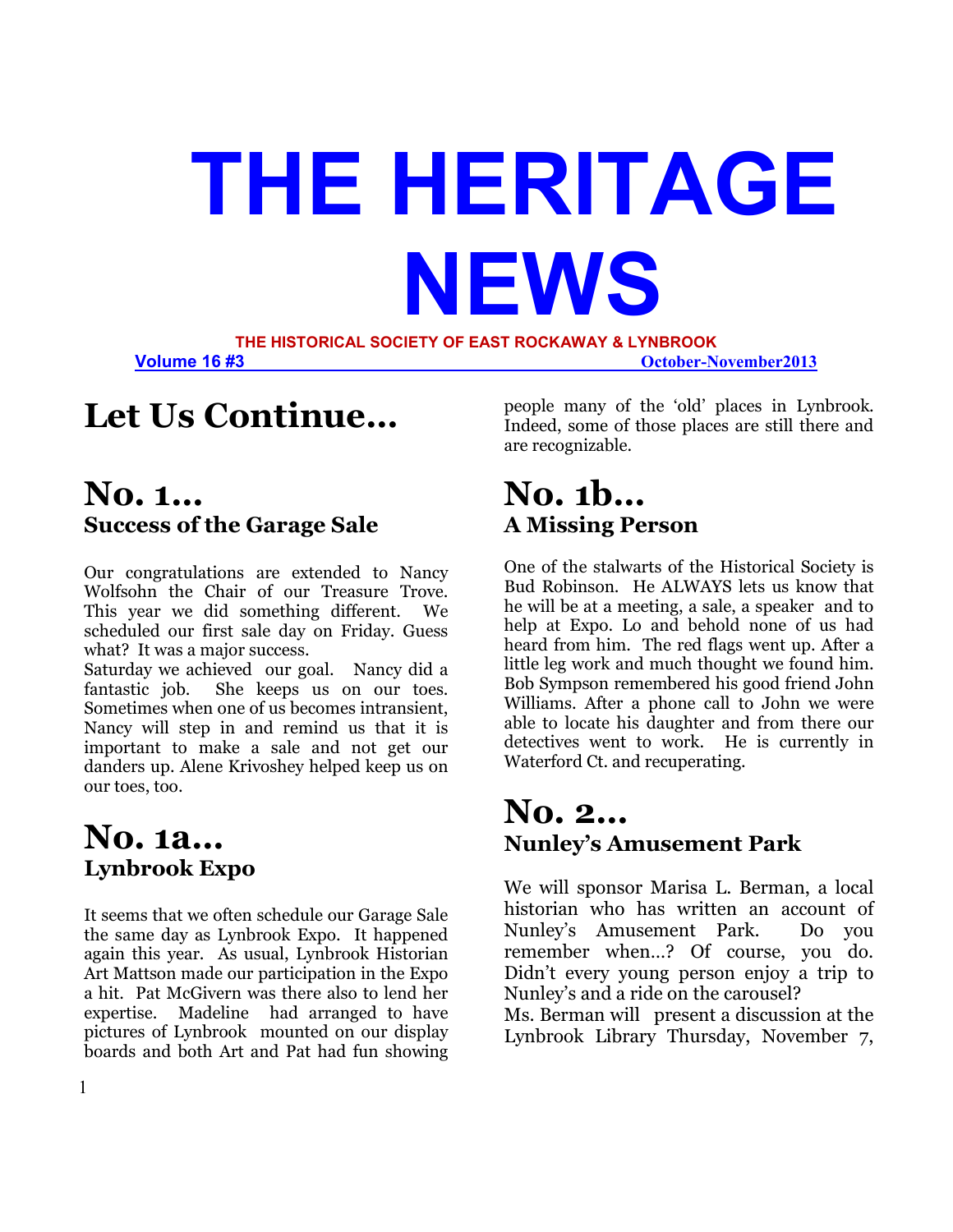2013 at 7:15 p.m. Why don't you join us and try for the brass ring?

### **No. 3… Foreclosure Court**

Some time when we read the paper we come upon some attention-grabbing items. This was one that appeared to be very interesting and one which offered an opportunity to learn something new.

A legal notice in the Herald indicated that there would be a foreclosure sale at public auction on October 1, 2013. What was up for sale?

The property located 8-14 Front Street East Rockaway, NY was to be foreclosed. That property we would recognize as Skippy's Bait Shop and the Salty Dog. The Historical Society was not in a position to buy it but it would be interesting to see to whom it was sold.

Not understanding the mechanics of foreclosure court, when a gentlemen stood up and bid \$100 we w0ndered if the property went for \$100 or \$100 above the judgment of \$394,578.42. At the end, we approached the buyer but he blew us off and that was the end of our education.

### **No. 4… NATTERINGS FROM THE President**



Do you ever have difficulty sleeping or wake up in the middle of the night with something on your mind and find it difficult to return to sleep?

Here are some wanderings which come to mind in those wee hours when all is quiet.

Louise Campbell was the mother of the bride for a friend who recently lost her own mother

David Wolfsohn has a great possibility of realizing his dreams of a career in music

Stephanie Maddalone celebrated her son's wedding.

Madeline Pearson and Heidi Hofmann attended the aforementioned wedding and then took a cruise to Alaska. Now that's a segue

Richard Schimmel was missed at Expo and the Garage Sale.

Betsy Davison is making an important move. Richard Schimmel is too.

Mary Colway and John Van Ingen Paris visitors enjoyed hearing Vivaldi at Saint Chappelle.



and visiting the Bird Market which is open every Sunday in case you want to buy a bird in Paris,

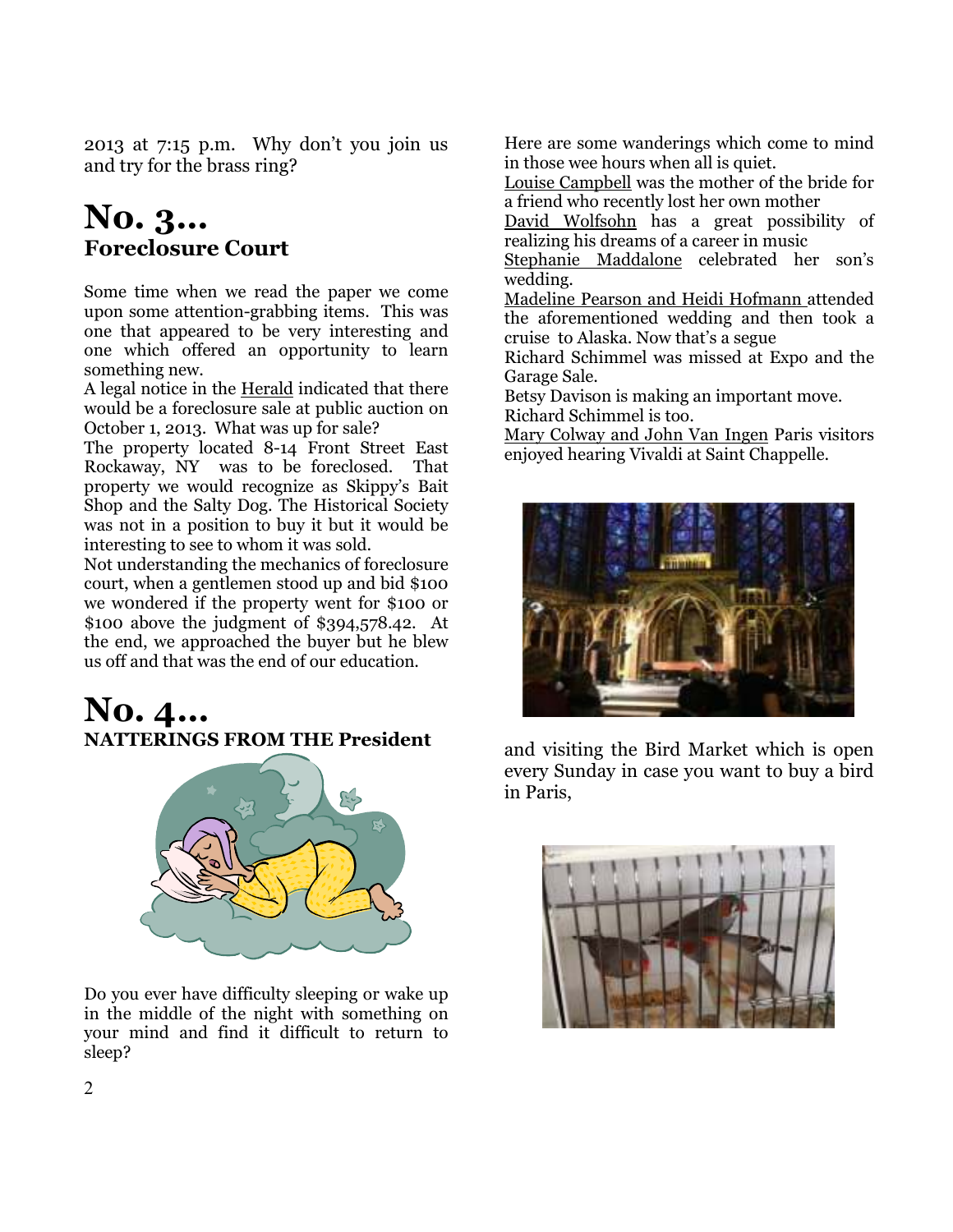Carol Hansen was a font of information about Pocket Parks in Lynbrook. Lynbrook Legislator F.X. Becker, Jr. had requested information about them.

Andrea Baum is an accomplished photographer Steve Vilardi enjoys old cars and showing them to his niece

Gene Torborg is very knowledgeable about Fire Department history..

Art & Norie Mattson did an extensive tour of Europe on their motorcycle but made it home for Expo

John Krendel through the LINK program at South Middle School made not only the *Herald* but the *Pennysaver* as well.

### **No. 5… Membership**

**We welcome the following people to new Membership:** 

**Carol Hansen and Christine Vilardi We're Happy to Have YOU.** 

**As a reminder, we hope that you have all renewed your membership and had a friend join too.** 

# **No. 6…**

**We have had some interesting**  connections from the Web these last few months.

James Christian contacted with a picture of a Fire Department badge. The badge belonged to a friend of his and we wanted to know if we could identify it. Why us?

It seemed that there were only four Protector Hook Ladder and Hose Company in the country, East Rockaway was one of them. He had been able to locate us, but did not hear from Hicksville, NY;Brattleboro VT; or Selma, AL. We made inquiries of Gene Torborg and the company badge had had an early steam engine and our Company had Tootsie which was a hand pumper. We were pleased when James told us that we were the only historical society who had answered him.



We have been most fortunate in find the right person at the right time with the right information: John Bishop, Art Mattson, John Williams, Carol Hansen to name just those people queried this month.

.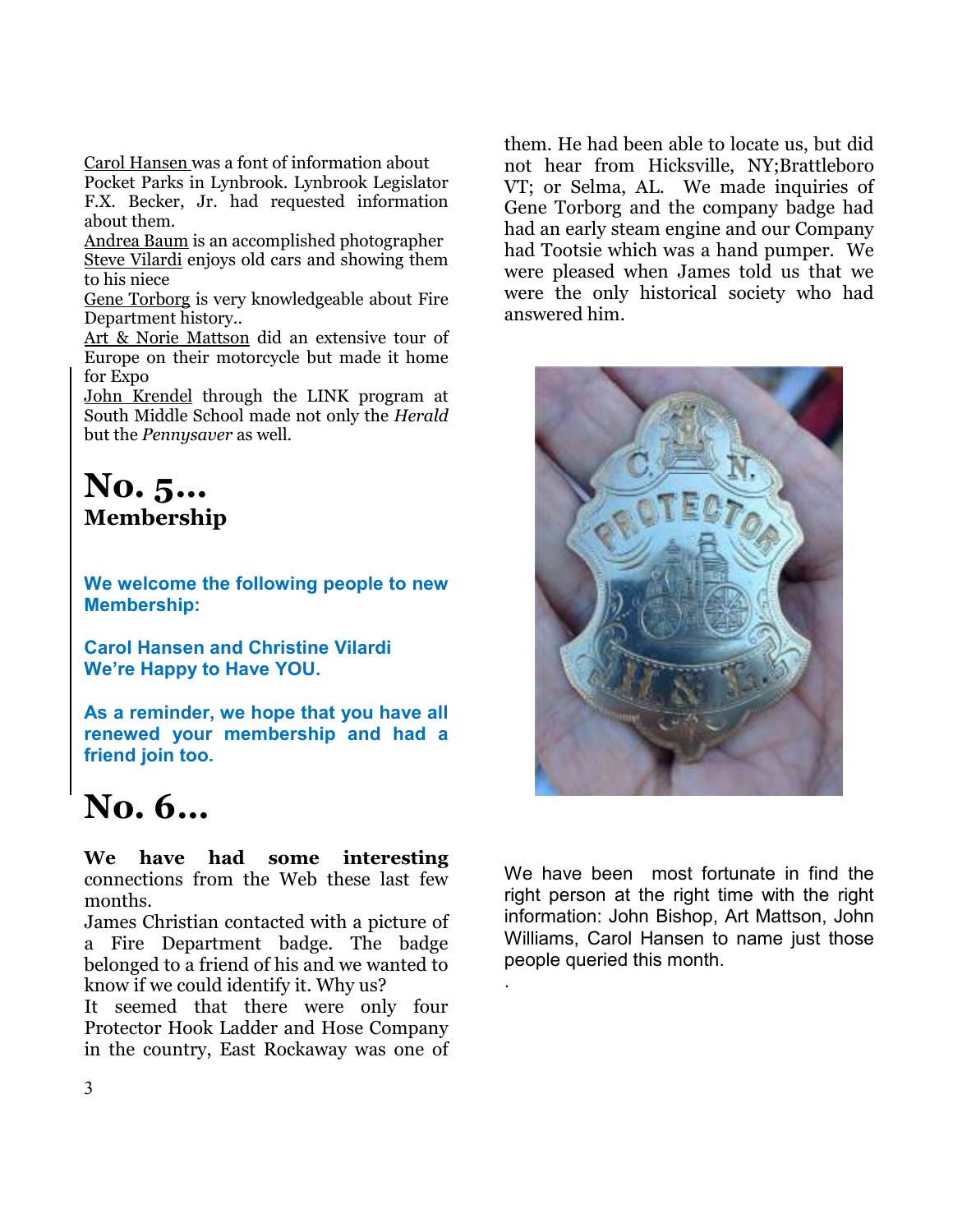# **No. 7… The Roaring Twenties**

Bet this caught your eye! You may relax. We will not quite recall it with the *bon vivante* of this picture. In our research for pictures to suggest to Elaine for tickets and posters, this emerged as just one from of those days.

Don't be offended. It was a time before most of us were born. It certainly was a different era. The pictures were exciting, threatening and most assuredly indicative of another day. Some pictures had guns ready at the entrance.



The Tea Committee is hard at work planning the menu, the ambiance, the workers, and those who will actually prepare our goodies.

Mary Colway welcomes ideas and input. Again this year we are seeking Raffle Prizes. Believe it or not, the Raffle is one of the critical parts of the tea. It offers people an opportunity to be creative to make gifts for others. It adds suspense to the afternoon and it is an integral part of our

event. We are still open to entertainment Because of time, we probably will do a *Did You Know?*

You will be surprised what common day items began their existence in the Twenties. We rely on all of you to make this a success.

Did we forget to give you a date? No we were saving that for last. The tea will be held

#### **SUNDAY, JANUARY 26TH IN THE GREAT ROOM OF THE**

#### **LYNBROOK LIBRARY Encore Snow date February 2, 2014**

**The first announcement of sale of tickets will be in the Herald. Tickets will be sold at:** 

**Moment, Memories and Traditions 39 Atlantic Avenue Lynbrook** 

> **East Rockaway Florist 340 Atlantic Avenue East Rockaway**

#### **And from Patricia Sympson 887-9094**

# **No 8…**

**Calendar of Events** 

| Nov $7th$ | <b>Marisa Berman,</b>           |
|-----------|---------------------------------|
|           | <b>Lynbrook Library</b>         |
|           | 7:15 Nunley's Amusement         |
|           | Park                            |
| Nov.      | <b>Bristol-Mexico</b>           |
|           | <b>Commemorative Ceremony</b>   |
|           | <b>TBA</b>                      |
| Dec. 8th  | <b>Jingle &amp; Mingle TBA</b>  |
| Jan 26th  | <b>The Roaring Twenties Tea</b> |
| Feb 2nd   | <b>Snow date</b>                |
|           |                                 |

4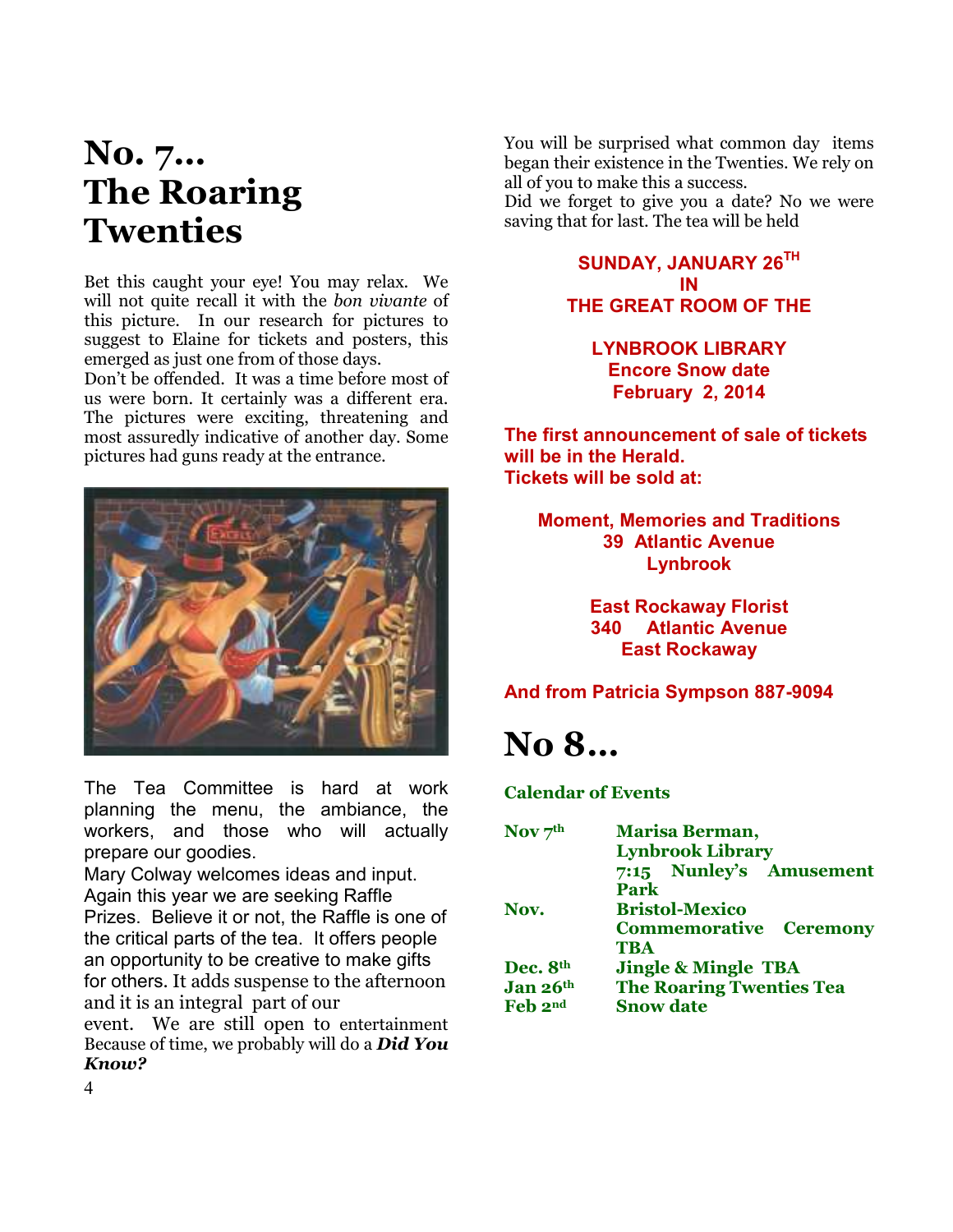# **No 9…**

### **WOW!**

Do you browse the web? It is a fun thing to do and it is amazing what turns up. Mary Colway alerted us to this.

The Christ Episcopal Church of Lynbrook celebrated its 110<sup>th</sup> anniversary, October, 2013. We reached out, albeit, late too to participate in the celebration. We did sit down and talk with Rev. JK Melton who is the Pastor in Charge of the Christ Episcopal Church.

When he and his wife Heather moved into the Rectory, they decided it would be advantageous to look around and check out the attic.

Lo and behold they came across some old windows which they believed dated back to the church prior to 1910. This they determined by checking old photos still in possession of the church.

In talking with him, Pastor Melton said that original church was located on Merrick Road The village sought to purchase that land for an expansion and they offered the church the land where it is presently located Peninsula Boulevard and Hempstead Avenue.

A new church was built and sufficed for forty years. In 1961 the old building was torn down and the present church was built. The windows were replaced.

Yet another instance of the wonders of the internet, Rev. JK and his wife Heather located a Marilyn Miller a serials cataloging specialist at the Ohio State University Library. Ms. Miller is working with the support of the Gahanna Sanctuary Board to contact as many as possible of the 850 churches which at one time contained Von Gerichten windows. Ms. Miller is doing research with the ultimate goal of a book on glassmakers Theodore and Ludwig Von Gerichten. Ludwig was designer of original

Christ Church windows. It is believed that these windows were made in his Munich studio.



The Star of David window cleaned and standing in the Parish Hall.

When a church expressed an interest in purchasing Von Gerichten stained glass windows a company representative would travel to the church and meet with congregation representatives to discuss window patterns and scenes. Using standard patterns in coordination with unique drawings, a drawing of the proposed window would be created. Back in the Columbus Von Gerichten office, Employee Mary Ann Holtziger Mclean, using a pricing formula, would figure the cost of the window. This pricing formula took into account a number of things including the size of the window and the intricacy of the window; the more tiny pieces, the greater the price.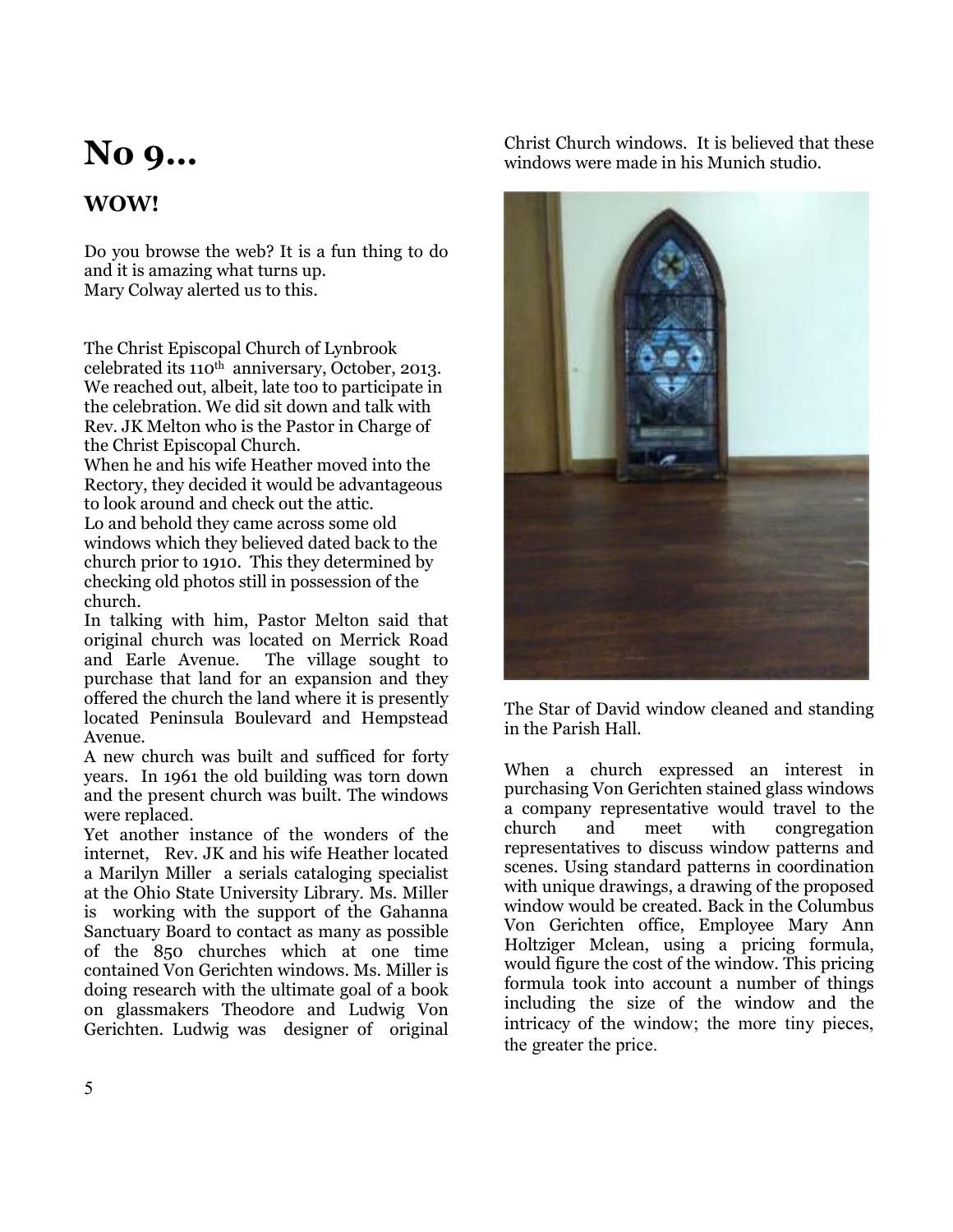Once the congregation approved the price, work began on the windows. Large sheets of paper were spread on work tables in the studio's second floor work area. Outlines of each piece were drawn on the paper as if it were a large puzzle board. Glass, having been previously purchased from glass manufacturing companies, was cut into pieces, placed as if they were puzzle pieces onto paper, and were then secured into place with pieces of lead called canes

While not all 1800 Von Gerichten stained glass windows still exist the majority of the windows, like those in the Gahanna Sanctuary, still grace the buildings in which they were originally installed. Window photos and information from these churches' archives are being studied and compared and similarities and differences are being noted. Eventually the information received from these churches concerning their Von Gerichten windows will be compiled into a book that will take a comprehensive look at the company and the designs in the windows created by the company.

#### **Cleaning the windows…**

#### Posted on July 10, 2013 by The Rev. JK Melton

When we moved into the Rectory, we found some old stained glass windows in the attic. No one knew where they were from, but our hunch was that they were the original windows from the first Christ Church building. Later, we found a picture that was captioned, "Easter, 1913." There, above the altar of the old church were the old windows!

The windows probably were placed in the attic in 1961, when the old church was torn down to make way for the Parish Hall. They gathered a lot of dust and some other muck. The frames have been a bit damaged, mostly due to poor storage. Remarkably, only one piece of glass is missing.

Recently, Heather and I cleaned the windows. Ultimately, we hope to have them framed and lit so that people can enjoy their beauty. This will cost about \$700. What a nice memorial gift that would make (hint, hint).

Let's talk. There is much history and we are so proud to have learned this. Thank you.



Agnus Dei Window Before



Agnus Dei window After

Sources: Wikipedia Von Gerichten Windows

Meltonjkchristchurchlynbrook.org

Ed: Patricia C. Sympson, PhD. psympson@optonline.net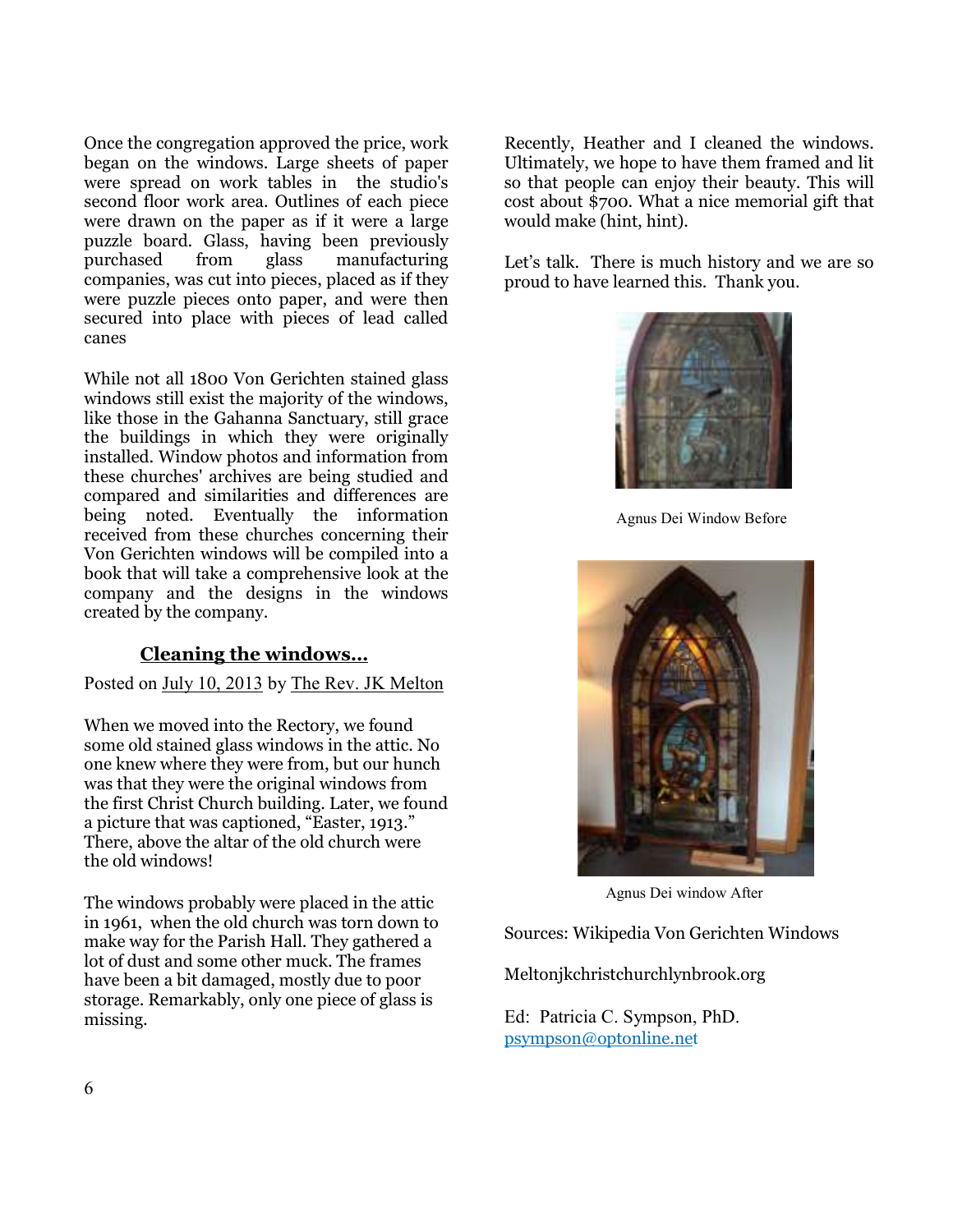psympson@optonline.net



The original condition of the windows.





Careful cleaning with gentle soaps.



After the washing, the Star window.



After the washing, the lampstand window.

The Maltese cross

The Lampstand Window, backlit.



The Lampstand, detail



The Star Window



The Star of David